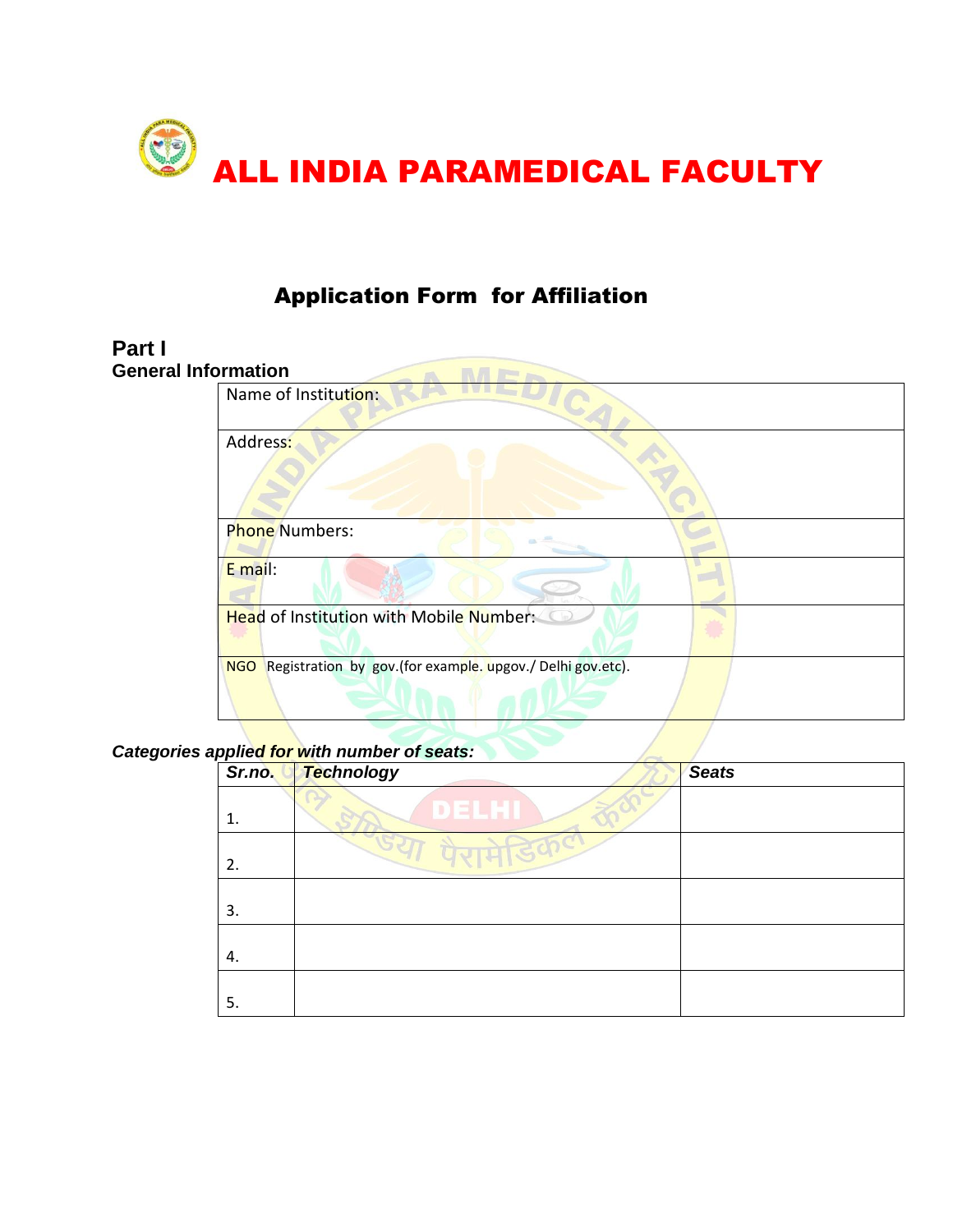*Application for Affiliation* 1

# **Part II – Physical Infrastructure**

| <b>Status of Building</b>      |       |
|--------------------------------|-------|
| Owned                          |       |
| Rented                         |       |
| Leased                         |       |
|                                | sq.ft |
| Total Area of the building:    |       |
|                                |       |
|                                |       |
| Covered area:                  | sq.ft |
|                                |       |
| Class Rooms:                   | sq.ft |
|                                |       |
| Laboratories:                  | sq.ft |
|                                |       |
| Library / Reading Room         | sq.ft |
|                                |       |
| <b>Demonstration Room</b>      | sq.ft |
|                                |       |
| <b>Availability of Hostel:</b> |       |
| Yes*                           |       |
| <b>No</b>                      |       |
| *Covered area:                 |       |
| *Accommodation Capacity:       |       |
|                                |       |

# **Student: class space. Student total area ratio**

# **Part III – Financial Base**

Details of Bank Account maintained on the name of Institution:

| Bank / Branch        |  |
|----------------------|--|
| <b>Account Title</b> |  |
|                      |  |
| Account No           |  |
|                      |  |
| Last Balance         |  |
|                      |  |

Date of last external audit:

*Application for Affiliation* 2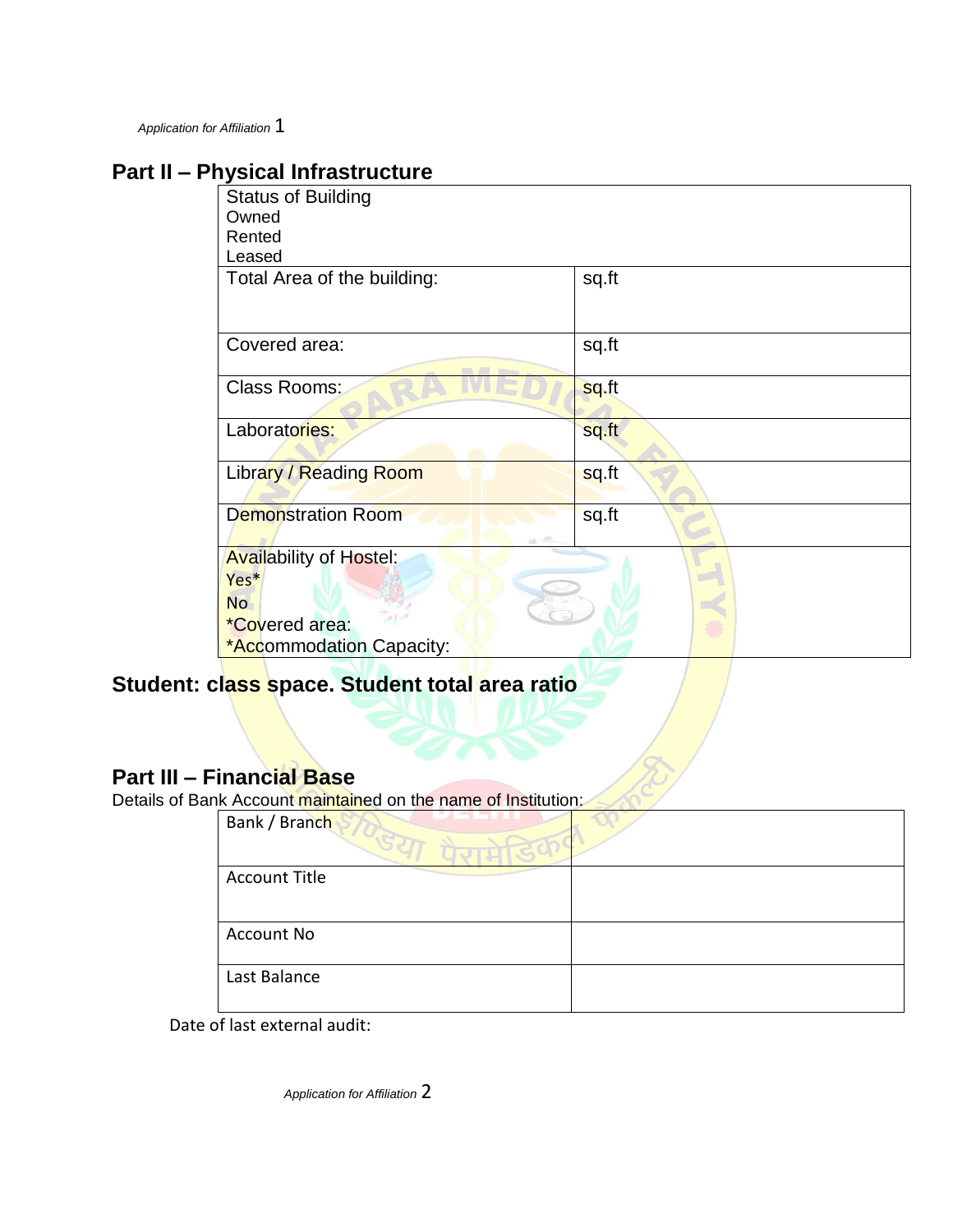# **Part IV – Attached Hospitals / Health Facility**

Status of Hospital<sub>1</sub>:

1 Attach additional sheets of Part IV if more than one hospitals full filling the criteria are available.

<sup>2</sup>From teaching campus

| Owned by Institution | <b>MOU</b> |
|----------------------|------------|
|                      |            |

| S.no.<br><b>Name</b>     | <b>Address</b>      | Distance <sub>2</sub><br>Km | No. of Beds  |
|--------------------------|---------------------|-----------------------------|--------------|
| <b>Operation Theater</b> | <b>Clinical Lab</b> |                             | X Ray Deptt. |
|                          |                     |                             |              |
| 2.                       |                     |                             |              |
| ities Available:         |                     |                             |              |

**Other Facili** 

# **Part V – Human Resource**

## **Faculty**

|    | Sr.no.   Name | <b>Designation</b> | Qualification | <b>Appointed Since</b> |
|----|---------------|--------------------|---------------|------------------------|
|    |               |                    |               |                        |
| 1. |               |                    |               |                        |
| 2. |               |                    |               |                        |
| 3. |               |                    |               |                        |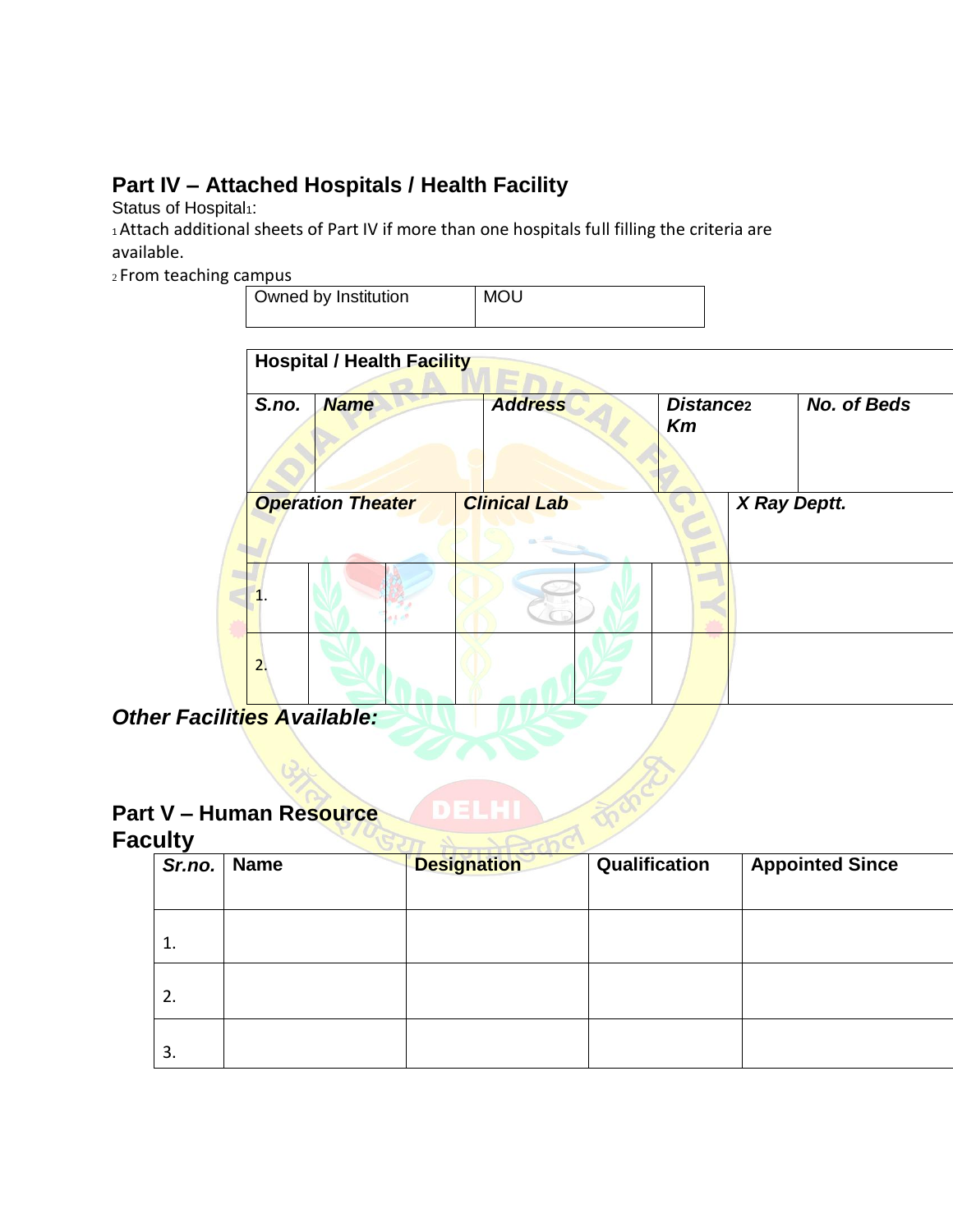| 4. |  |  |
|----|--|--|
| 5. |  |  |
| 6. |  |  |
| 7. |  |  |





*Any additional information: (attach extra sheets if required)*  **Signature & Stamp of the Head of Institution**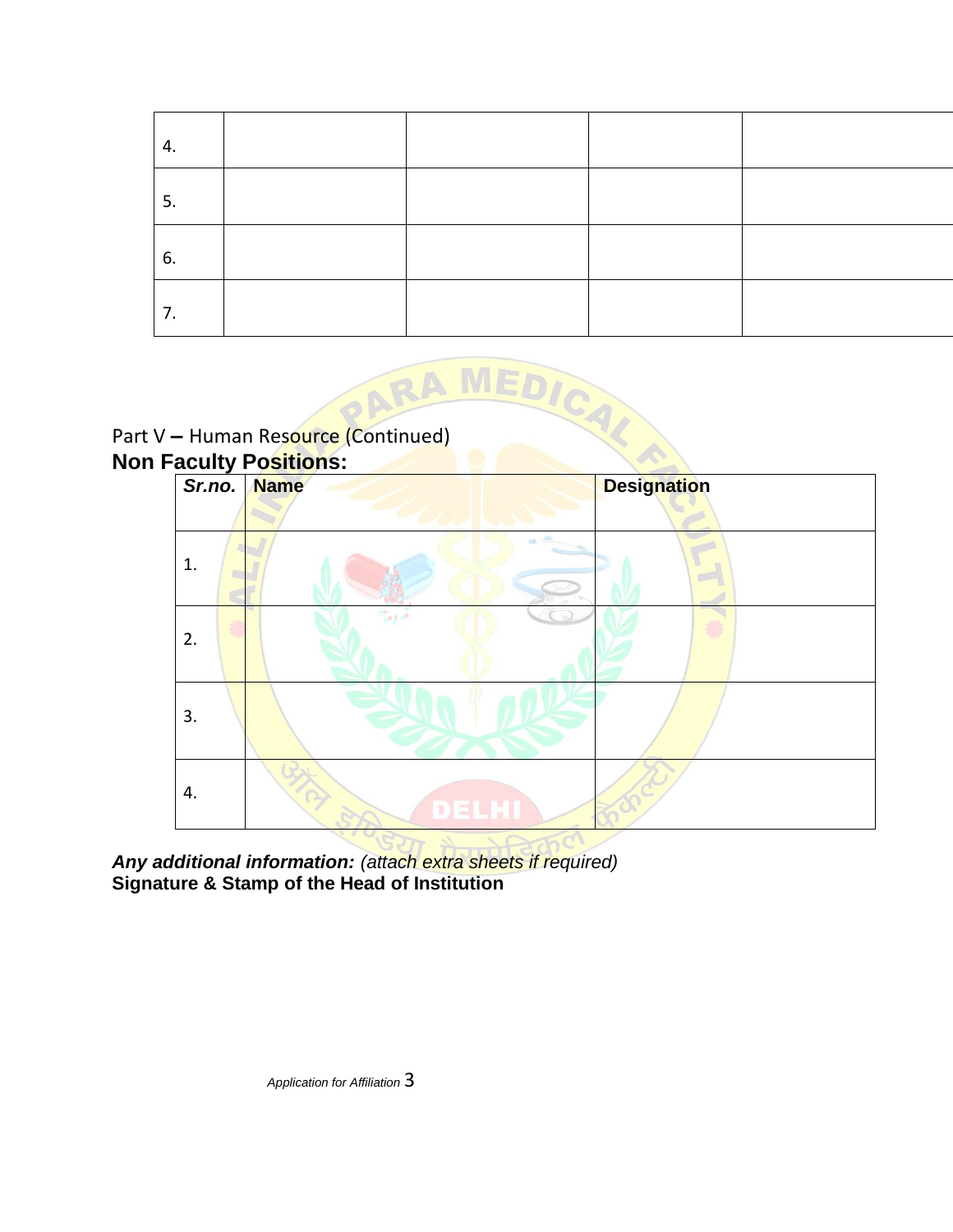| <b>Documents to be attached:</b> |                                                                                                                        |
|----------------------------------|------------------------------------------------------------------------------------------------------------------------|
| 1.                               | Deed of ownership of building or agreement<br>for rented building or lease agreement<br>(teaching campus and hospital) |
| 2.                               | Building Plan (teaching campus and<br>hospital)                                                                        |
| 3.                               | MOU with attached hospital, in case the<br>Institution does not own a hospital                                         |
| 4.                               | Lists of available equipments and chemicals<br>specific for each category applied for                                  |
| 5.                               | Copies of academic qualifications of all<br>faculty members                                                            |
| 6.                               | Service contracts of employees                                                                                         |
| 7.                               | Latest Bank Statement                                                                                                  |
| 8.                               | Legal undertaking on the prescribed format                                                                             |
| 9.                               | <b>Bank Draft for Inspection Fee</b>                                                                                   |
| 10.                              | in case of recognition by Ngo, trust                                                                                   |
| 11.                              | Membership of Management Committee<br>(Members/Partners/Directors/Trustees)                                            |
| 12.                              | Institution's Prospectus (optional)                                                                                    |